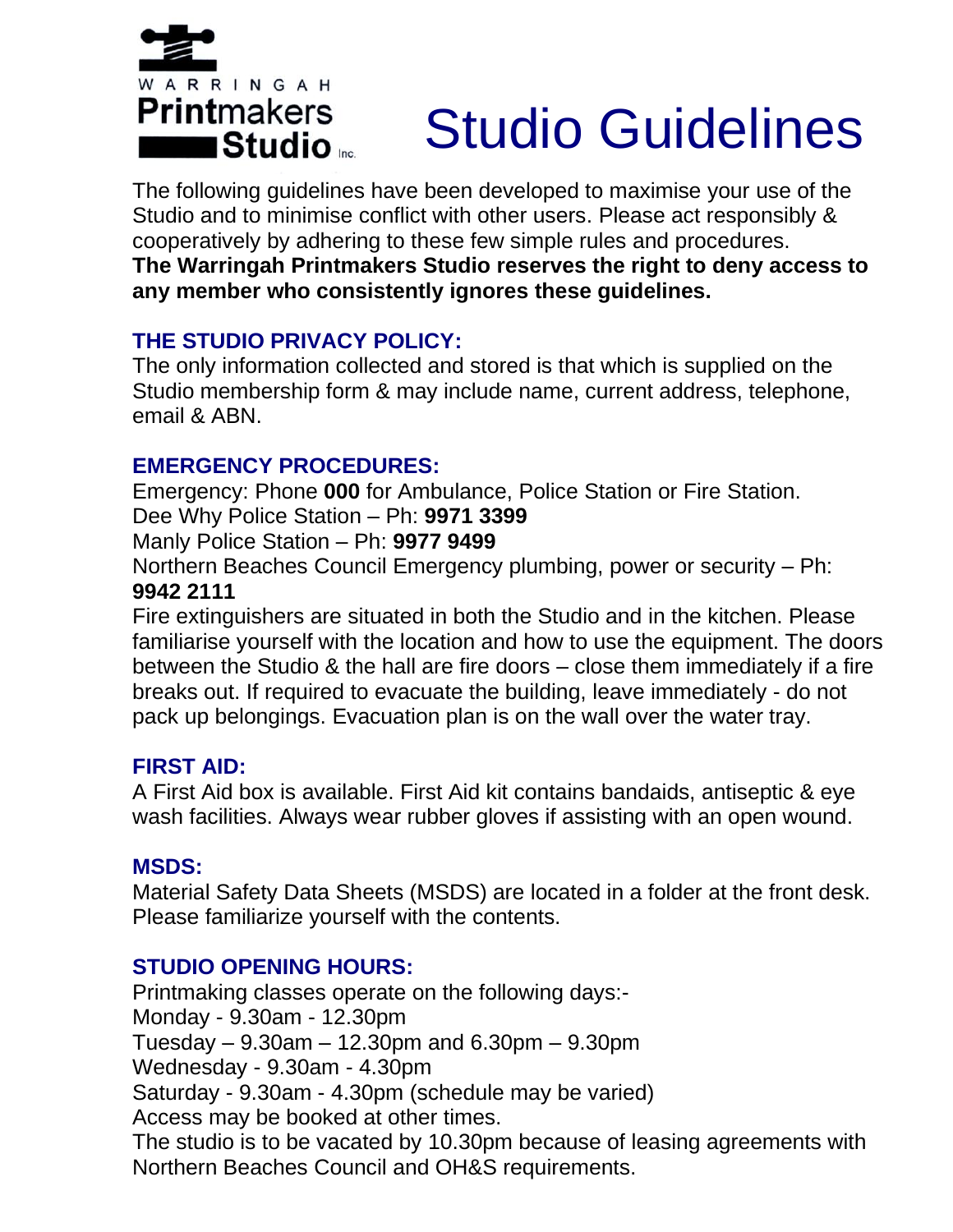# **OCCUPATIONAL HEALTH & SAFETY**

The Studio is committed to a policy of safer printmaking practice. Chemicals not approved by the Management Committee must not be brought into the Studio.

Members accessing the Studio must take responsibility for their own safety. Therefore, please: -

- Do not bring friends, family, children or pets onto the premises during classes or access. Only those authorised by the WPS committee or Warringah Council are permitted access to the premises.
- Wear gloves, aprons & other protective items such as goggles & masks as required. **Nitrile gloves** are recommended - other disposable gloves may still transfer some substances to the skin.
- Wear appropriate clothing and **enclosed, sturdy shoes** at all times.
- Tie back long hair it may get caught in the presses**.**
- Ensure hazardous substances are stored in the appropriate location either the storeroom or the lockup cupboard provided.
- Do not use any equipment or print process that you are not familiar with or if under the influence of alcohol, drugs or some medications.
- Food and drink should be consumed in the kitchen or outdoors.
- **EXEX PEREFERITH IN PROTE:** Never clean printmaking equipment in the Council kitchen.
- Take care when using blades, cutting tools and the guillotines.
- Always correctly label containers and do not put potentially harmful substances into food or drink bottles.
- Communicate with others working in the studio regarding locking up and turning off switches so that everyone is aware of their role at the end of a session.
- **Keep mobile phone usage to a minimum** it can be very distracting.
- **Empty bins before it gets dark and ensure that the doors to the toilet, the** outside storeroom and kitchen are locked.
- Do not leave outside storeroom, toilet or kitchen open while working.
- Report to teachers or Committee if you are affected by any of the materials in the workshop or if you or anyone else has had an accident.
- Etchants Please use copper sulphate, ferric chloride or Edinburgh Etch.
- Aquatint Please use spray paint or the airbrush gun with Badger aquatint spray **in the fume cupboard**. Clean airbrush thoroughly after use.
- Solvents Vegetable oil and VCA (vegetable cleaning agent) replace solvents such as mineral turpentine, methylated spirits and kerosene.
- Chemical Waste containers for spent chemicals (copper sulphate, ferric chloride & VCA) are located in the in the guillotine room. Dried copper sulphate, which has etched **aluminium**, may be transferred to the rubbish bin for safe disposal. Please do not pour spent chemicals down the sink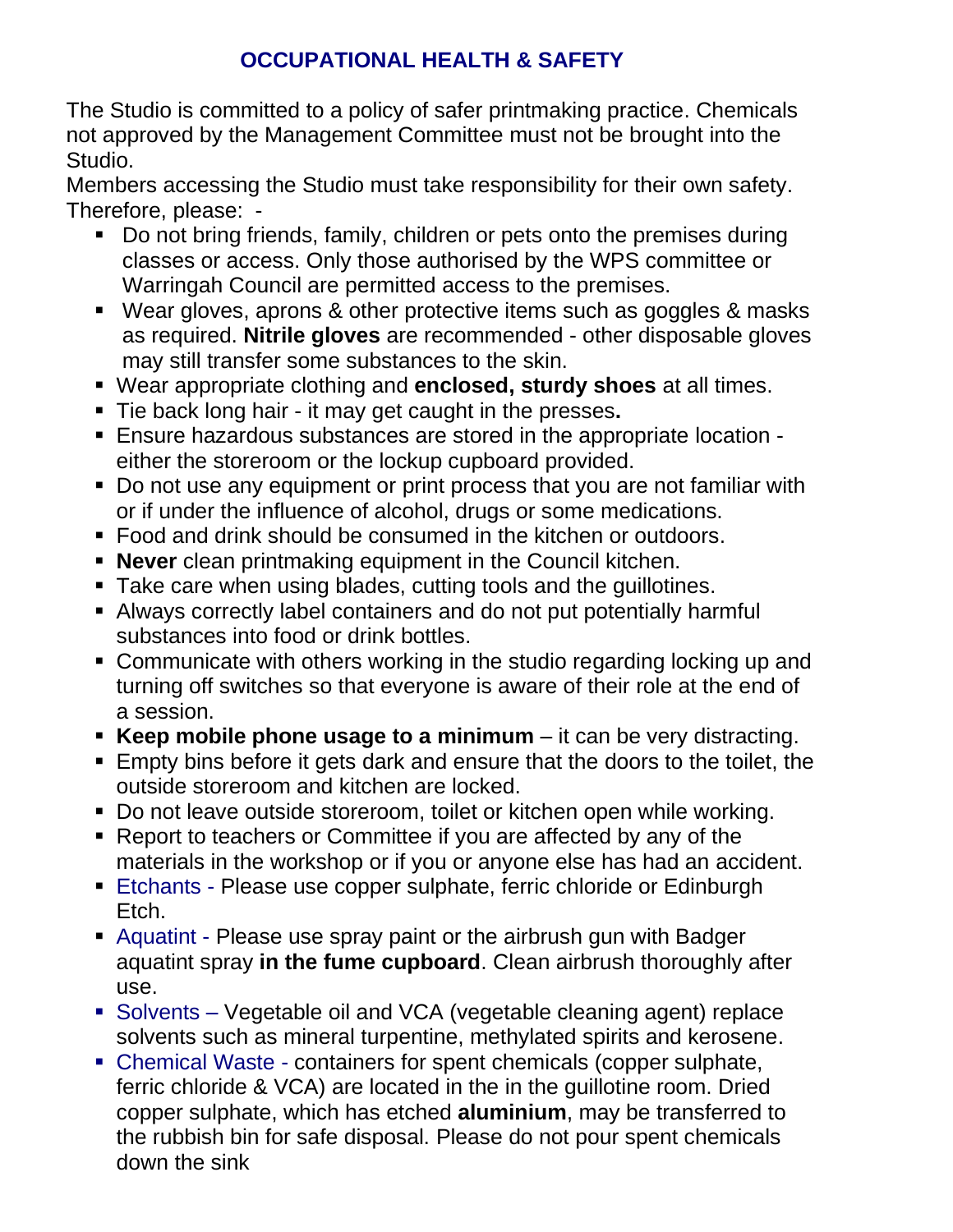#### **STUDIO MEMBERSHIP**

### **Categories:**

1) Full Membership A full member may: -

- Vote at the Annual General Meeting.
- Be eligible for nomination to the Management Committee.
- Be considered for exhibitions & projects organised by the Studio.
- Become an access member **(see Conditions of Access).**
- Participate in classes, workshops, lectures and demonstrations.
- Receive Newsletters, mail-outs and exhibition invitations.
- Apply for website space to promote private printmaking exhibitions.

2) Full/Concession - all the rights of full membership apply (senior's cards not accepted for eligibility).

### 3) Associate Membership

An associate member is a non-access & non-exhibiting member who may:

- Do classes and workshops.
- Receive newsletters, mail-outs and exhibition invitations.

# **Orientation Program:**

The Orientation is a free programme designed to assess the readiness of **full members**, possessing varying degrees of printmaking experience, to access the Studio facilities. Access may be granted to students who are Full Members and have completed a course of printmaking at the Studio or Full Members who have attended an orientation session and at least three supervised access sessions.

# **The Orientation Program will include the following:**

- **EXECT** Structure of management of Warringah Printmakers Studio
- WPS commitment to safer techniques
- Physical layout of Warringah Printmakers Studio tour of the studio, storerooms, toilets and kitchen
- Occupational Health & Safety requirements
- Security personal, the Studio and the Community Centre
- Appropriate care of Community Centre space and respect for other users of the facility
- Use of equipment
- Record keeping, payment and receipts

The signed Access Agreement form (located in a folder on the desk) is an acknowledgement that the Studio Guidelines have been read & understood.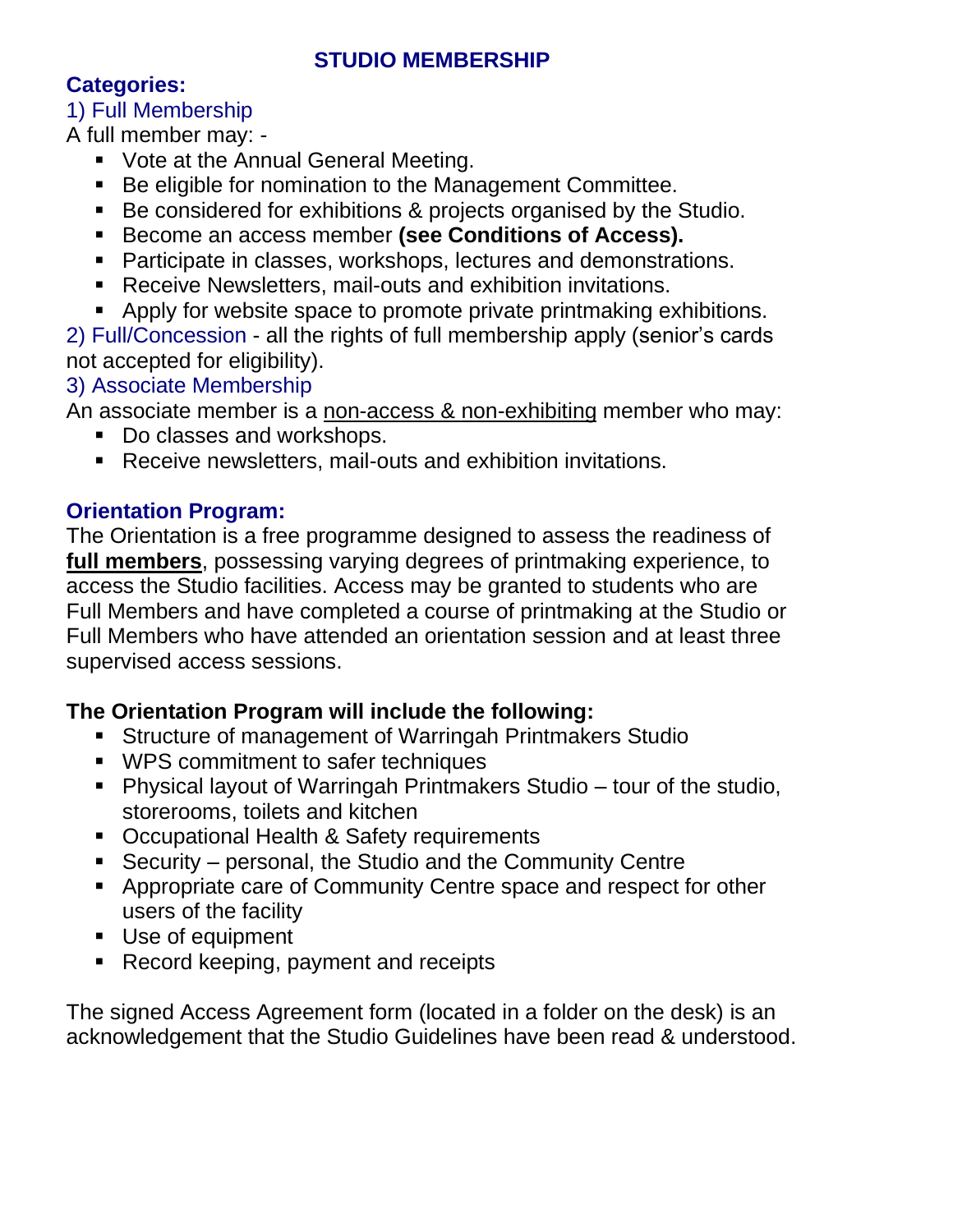# **STUDIO ACCESS POLICY**

- Members who access must be competent printmakers, able to work independently.
- Access may be granted to students who are Full Members and have completed a course of printmaking at the Studio or Full Members who have attended an orientation session and at least three supervised access sessions. Either the teacher or a supervising printmaker will assess printmaking skills and ensure that Health and Safety, clean-up and lock-up procedures are followed.
- No access is available to Studio facilities without a pre-arranged booking or, if accessing after a class, the teacher needs to take responsibility for the student's access. For reasons of safety and insurance no person should be in the Studio without the appropriate authorisation.
- Access rates are set at subsidised rates to support the production and development of original work. Members producing work for other artists will have to pay a higher rate.
- Members are responsible for adhering to the Warringah Printmakers Studio Guidelines for Access and OH&S procedures at all times.
- The Warringah Printmakers Studio Management Committee reserves the right to revoke access privileges if the Guidelines are not followed.

# **Categories:**

1) Casual Access

- Full members, who have been assessed as ready for access may make a booking for access at times not designated as class times.
- Bookings must be made prior to access (see Access Bookings) unless following on after a class and supervised by the teacher of that class. Staying after class is regarded as casual access.
- Record your receipt number and the hours worked in the Casual Access Book.

# 2) Pre-Paid Access

- Full members may nominate one day a week to access the Studio based on a ¼, ½ or full year fee structure. The nominated access day should be registered with the Booking Coordinator.
- After payment of the total amount for the period of access selected, the receipt number and nominated day is to be recorded in the prepaid access folder. The number of hours worked each access session should be logged & deducted from the total hours purchased. These hours must be used up in the specified period.
- If you are unable to go to the Studio on your nominated day, or if there is a Studio event such as a workshop or exhibition, it may be possible for you to go on another day that week, but only if approved by the booking coordinator.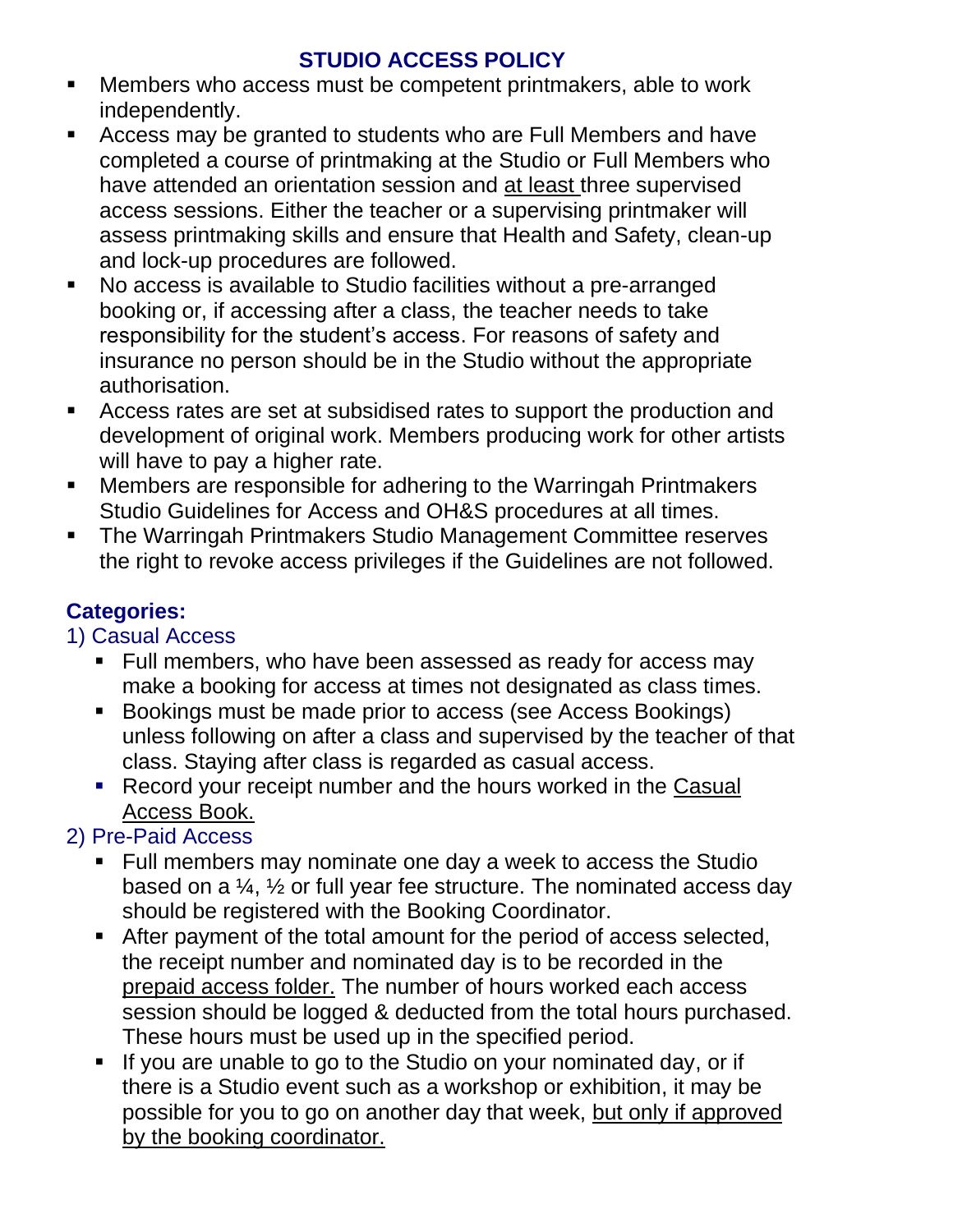**Bookings:** In order for the number of people using the facility and presses to be regulated, bookings must be made in advance with the Booking Coordinator. An email booking is preferred as it is less intrusive for the volunteer in charge of bookings. If you need to cancel or postpone a booking, please provide as much notice as possible so that others may take your place.

#### Whether you are doing casual or pre-paid access please:

- Pick up the key from the Booking Coordinator and return it **on the same day**.
- Supply your own inks and paper. Although we are not charging for tissue at the moment, remember it costs c.10 cents a sheet. Re-use it once it is dry & if you are using a lot of tissue for big editions please replace it. Do not use tissue or other studio paper resources to make folders for artwork.
- Clean up and lock up as per instructions see access check list.
- Write a receipt for payment of access time and purchases of paper, plate or tarlatan. Please itemise the receipt for our purchasing records and write legibly.
- Record the duration of the access time, materials you have purchased and the receipt number in the Casual Access Book or in the Pre-paid Access Folder. Both are located at the front desk.

**STUDIO HONOUR SYSTEM:** The Studio relies on an honour system for payment**.** Payment must be made on the day of access. Bring adequate funds and avoid paying for small scale items with large denomination notes (change is limited). **I.O.U's are not acceptable however, payment by bank transfer may be – please email the Treasurer if you are paying for access or large purchases of materials in this way.**

#### **EQUIPMENT & FACILITIES:**

Presses:

- The presses and blankets are very expensive pieces of equipment and should be treated with due care. Blankets should be flat & straight; hands should be clean when using the press.
- Do not over tighten the press the rollers & bed may be damaged.
- Never put any hard or sharp objects through the press. It is always best to check your collagraph plate to ensure it will not cause any damage to the blankets or the presses.
- Centre the bed before releasing the pressure and cover with the dust cloths provided.

The electric press:

- **Do not print collagraphs on the electric press.**
- When using the electric press, stand on the side with the controls so that you have immediate access to the red emergency stop switch.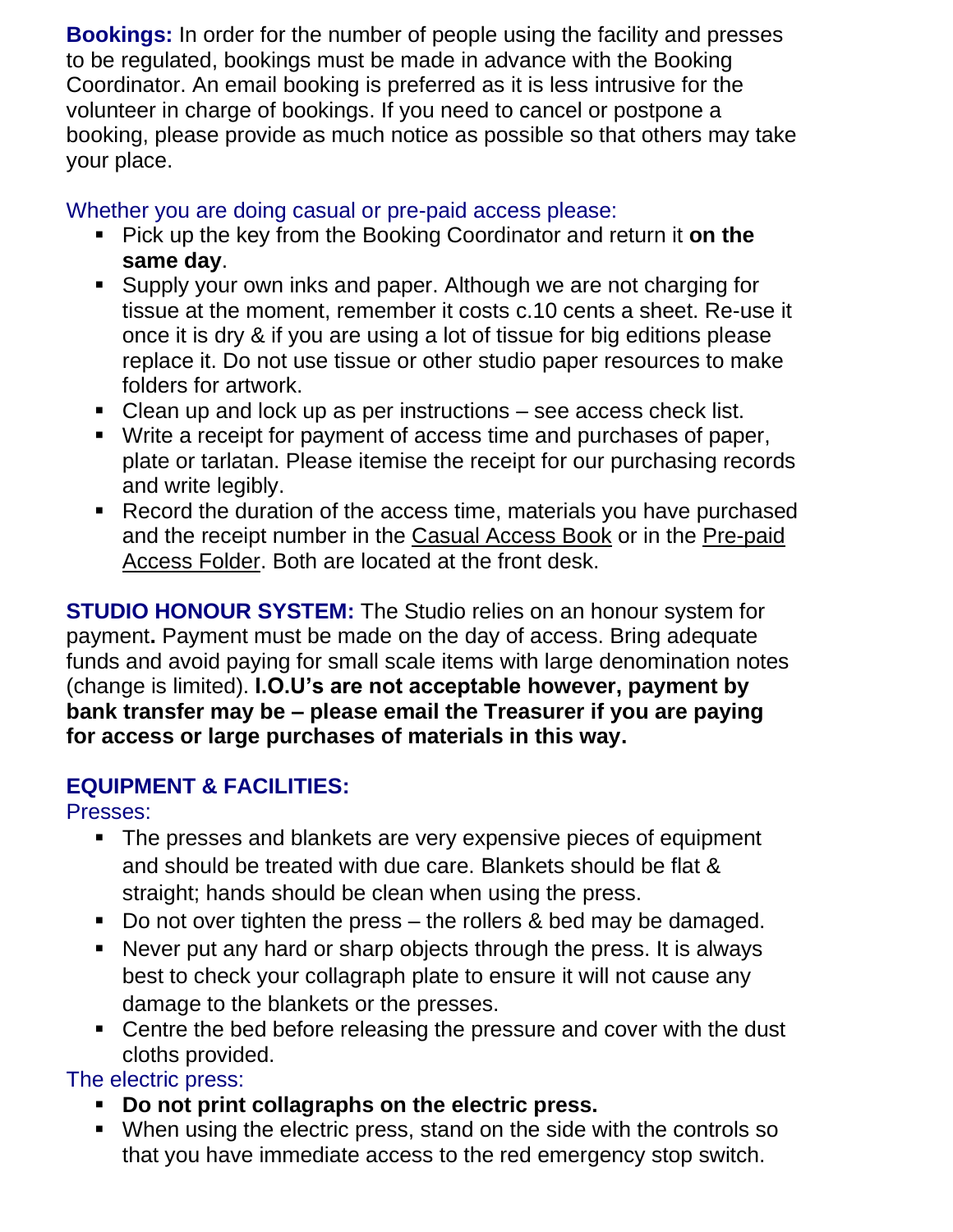▪ Avoid standing at the ends of the press and keep your hands off the press bed when the bed is in motion.

Light Exposure Unit: **Please do not use the light exposure units unless you are completely familiar with the procedure.** If you are not familiar with the machines, wait until a teacher or a committee member is present.

- Clean glass with soft cloth and glass cleaner.
- $\blacksquare$  Use the dot screen before exposing your artwork this will keep the dot screen clean.
- Don't use objects which may scratch the glass inside the vacuum frame.
- When post exposing put your plate on top of the vacuum frame with a piece of paper or plastic underneath to protect the glass from scratches. (Olec)
- Clean your hands before touching the unit. This is to keep the control panel clean and free of inky fingerprints.
- Do not leave the machines running for an extended length of time.
- **.** If you turn it off, ensure it has completed its shut down cycle before turning back on.
- (Olec) After use, switch off the unit at the 'Power' button, and not at the wall switch beneath the unit. If the exposure unit is turned off at the wall switch, all the settings will be lost.

#### Photocopier: **Supervision by a teacher or committee member is required to use the photocopier, unless otherwise approved.** Please provide your own transparencies. Note price list for copies.

Storerooms: The outside storeroom houses the metal guillotine, chemical recycling etc. The inside storeroom houses the photocopier, items needed for Studio administration, exhibitions, stores and other sundry equipment. To avoid disturbing other hirers of the community centre when the hall is in use, please enter the storerooms by walking around the building, not through the hall.

Metal Guillotine: The guillotine in the storeroom can be used to cut copper, zinc, aluminium, photopolymer plate and other metals. **Please pick up your scraps & place in the bin provided.** 

Studio Guillotine: The Ideal Trimmer may be used to cut paper, cardboard & photopolymer plate. **Please exercise caution when using the guillotines.** Inks & Other Consumable Items: Users of the Studio are expected to provide their own inks, paper, gloves, sponges, tarlatan and rags. Students may use the set of class inks.

Paper, Plate & Tarlatan: Printing paper, photopolymer plate and tarlatan are kept for the convenience of Studio users and may be purchased (please check price list). Occasionally, woodblocks, aluminium plate or copper plate may be available for purchase, **but please do not rely on the availability of these items.**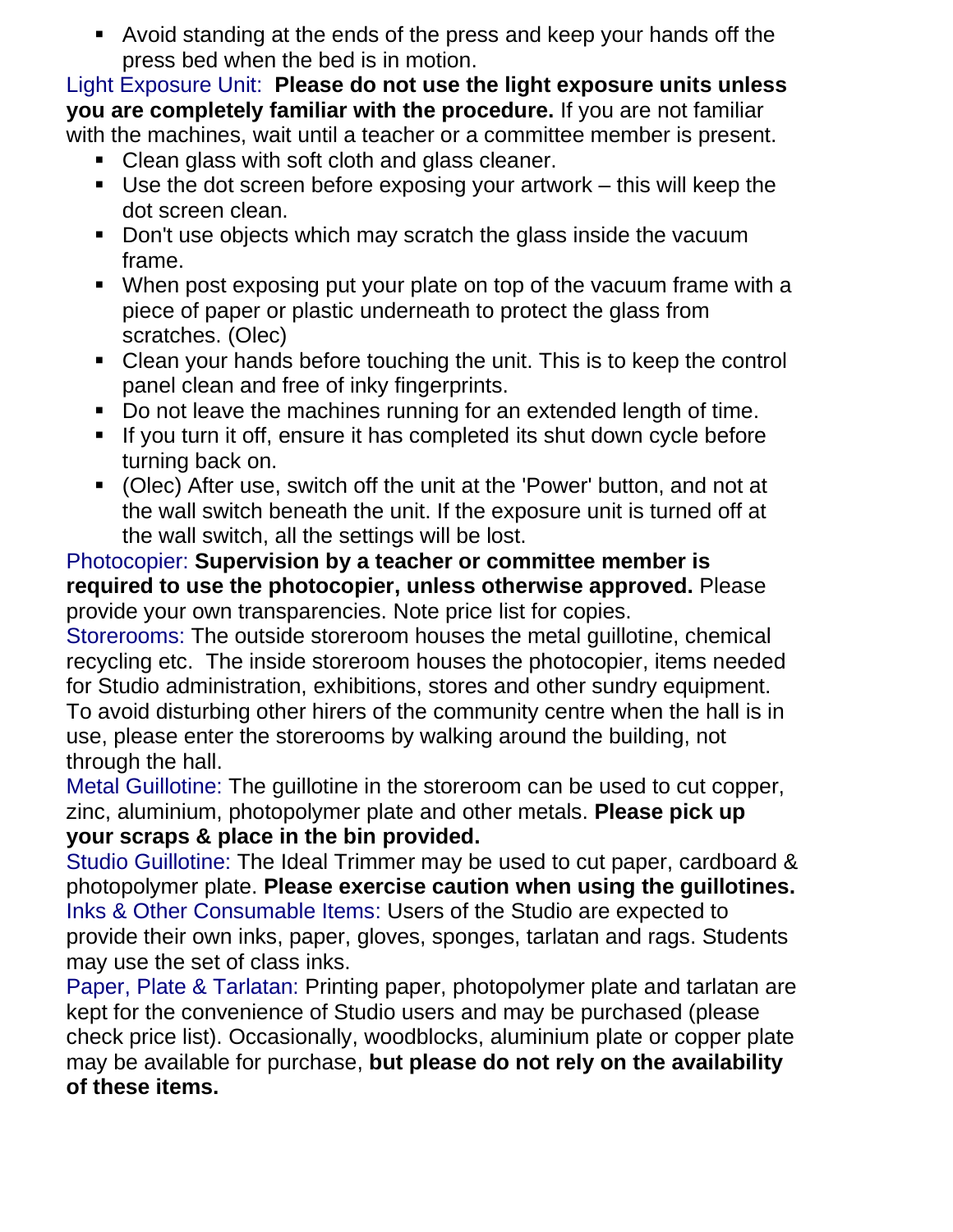# **CLEAN UP**

### **Always wear gloves when using cleaners.**

# Instructions for using VCA:

- 1. The VCA will remove ink, asphaltam, traditional hard and soft ground as well as the acrylic based grounds – anything formerly removed by turps - but it may take a little longer. Immerse metal plates, spatulas & brushes in VCA and leave for a minute or so.
- 2. Scrub the surface gently with a soft brush.
- 3. Remove the plate, letting drips fall back into the Estasol container.
- 4. Rinse the plate in soapy water.
- 5. Dry with a clean rag.

Metal Plates & Tools: Use either VCA or vegetable oil to clean metal plates & tools.

Acrylic Grounds & Stop-Out Varnish: To remove from plates, mix ½ cup of soda ash with 750ml of hot water and place into a tray. Put plate into the solution and rub with a soft brush until the stopout completely dissolves.

Other Grounds: Use VCA or Home Stripper for BIG.

Photopolymer Plates: Use vegetable oil to clean off etching inks.

Paint Spray Cans: Clear by turning upside down and spraying.

Rollers:

- Remove as much of the ink from the roller as possible by rolling on scrap paper.
- **.** If using VCA, put a few drops on a clean cotton cloth and gently wipe the roller clean. Wipe surface of the roller with a damp soapy rag. Dry thoroughly.
- **EXTE:** If using oil (vegetable or baby oil), put a small amount on a clean cotton cloth and gently wipe the roller clean with a cotton rag. Dry the roller with a clean, cotton cloth removing all the oil.
- **EXED Always put rollers away in the correct manner. The rubber surface** should not rest on a hard or sharp surface or the roller will become misshapen.

#### Tables:

- 1. Remove as much ink as possible with a spatula; wipe over with vegetable oil.
- 2. Degrease with spray cleaner & dry with a clean cloth.